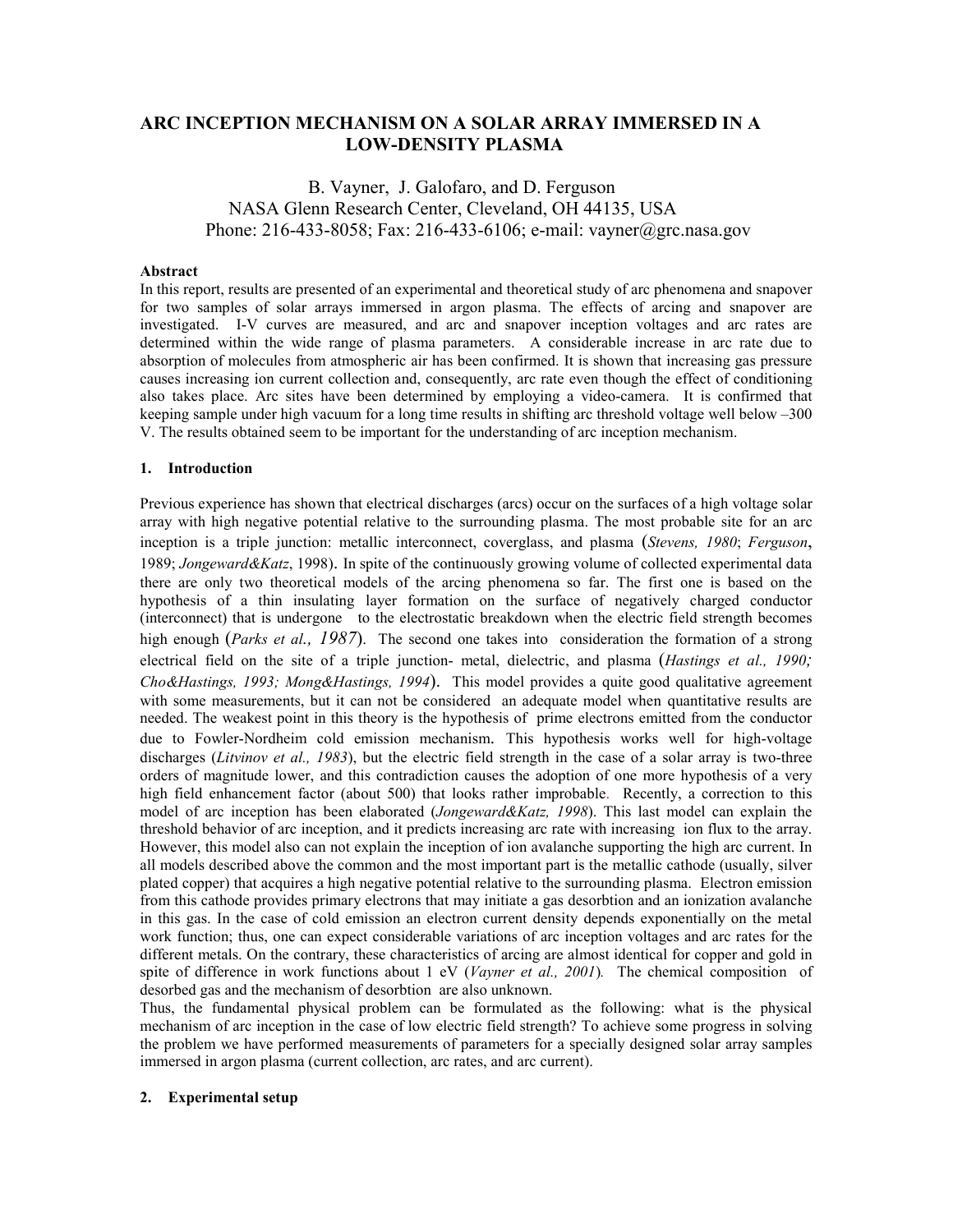All our experiments were performed in a small vacuum tank (45 cm diameter and 75 cm height) installed at the NASA Glenn Research Center (Fig.1). Vacuum equipment provides pressure as low as  $10^{-7}$  Torr. One Penning source generates an argon plasma with the electron density  $n_e = (2-20)10^5$  cm<sup>-3</sup>, temperature  $T_e$ =2-5 eV, and neutral argon pressure  $p$ =(5-80)10<sup>-5</sup> Torr which can be adjusted during the experiment. Two solar array samples consisting of nine Si cells each were prepared. These 2x4 cm cells are connected in three parallel branches with three cells in series for each one. All cells are mounted on the fiberglass base (Fig.2). One of the two samples is mounted vertically in the center of the chamber, and it is biased by a high voltage power supply through the resistor of *R*=10 kΩ (Fig.3). Diagnostic equipment includes one spherical Langmuir probe with diameter  $d=2$  cm, one current probe to measure arc current, a voltage probe, and a video camera for recording arc images and arc sites. The exposed sides of contacts and connecting wires were insulated by RTV and Kapton strips. Because the sample itself has a low capacitance, an additional capacitor was installed between the sample and ground. This allowed us to locate arc sites visually. To determine the dependence of arc pulse parameters on the capacitance (scaling) five sets of measurements have been performed with different capacitors *C=*0.01, 0.11, 0.22, 0.44, and 1.0 µF. To avoid damaging of a sample the bias voltage was limited to  $-600$  V.

### **3. Experimental results**

Both samples represent a small part of working solar array. Measuring I-V curves for both samples (Fig.4) proofed it. Even though the second set of I-V curves was measured after each sample experienced about one hundred discharges, no sign of any damage to the cells was found. Two solar array samples were tested to determine arc rates and arc sites. Both samples were arcing with almost equal rates (Fig.5). The only difference between these two samples is the frequency in occurrence of small discharges: sample with small "huts" on coverglasses demonstrated low current discharges with higher rate. First arc was registered during 30-min time interval at bias voltage -190 V. According to plasma diagnostics data (Fig.6) floating potential is equal to -20 V; thus, electric field strength

$$
E = \frac{U_{\scriptscriptstyle{A}} - U_{\scriptscriptstyle{bias}}}{d} = \frac{170V}{190\mu m} = 0.9 \frac{MV}{m} \tag{1}
$$

The electric field strength ≈1 MV/m can be achieved if the conductivity of coverglass is low enough:

$$
\sigma < \frac{j_{0i}}{E} \approx 10^{-13} (Ohm \cdot cm)^{-1}
$$

where  $j_{0} \approx 3$ -10 nA/cm<sup>2</sup> is thermal ion current.

This estimate is close to the upper limit of conductivity for the most polymers (*Frederickson et al., 1986*). Unfortunately, no data are available regarding the conductivity of coverglass/adhesive for tested samples. It seems useful to note that ion flux is  $13-130$  nA/cm<sup>2</sup> in LEO plasma.

The result (1) is in a good agreement with our previous estimate of the critical field magnitude (*Vayner et al., 2001*), and it is 2-6 times lower than the field causing surface flash-over in a vacuum (*Andersen&Brainard, 1980*). It is worth noting, that vacuum arc ( pressure ≈3µTorr) could not be initiated on both samples even at bias voltage  $-600$  V.

There are three time scales that have to be estimated for better understanding of experimental results. First, coverglass charging time  $\tau_c$  that defines time interval for establishing of steady-state electric field (1).

$$
\tau_c = \frac{2\epsilon \epsilon_0 E}{j_{0i}} \qquad (2)
$$

where  $\varepsilon \approx 3.5$  is the dielectric constant for coverglass, and  $j_{0} \approx 3{\text -}10$  nA/cm<sup>2</sup> is thermal ion current.

Substituting estimate (1) in the equation (2) one can obtain  $\tau_{\rm c} \approx 2-5$  s. This is in agreement with measurement of the ion collection current relaxation. Thus, the upper limit for arc rate in our experiment is

$$
R_{\text{max}} = \frac{1}{\tau_c} = 30 \text{ arc} / \text{min} \qquad (3)
$$

Of course, the measured arc rate has never been close to the limit (3).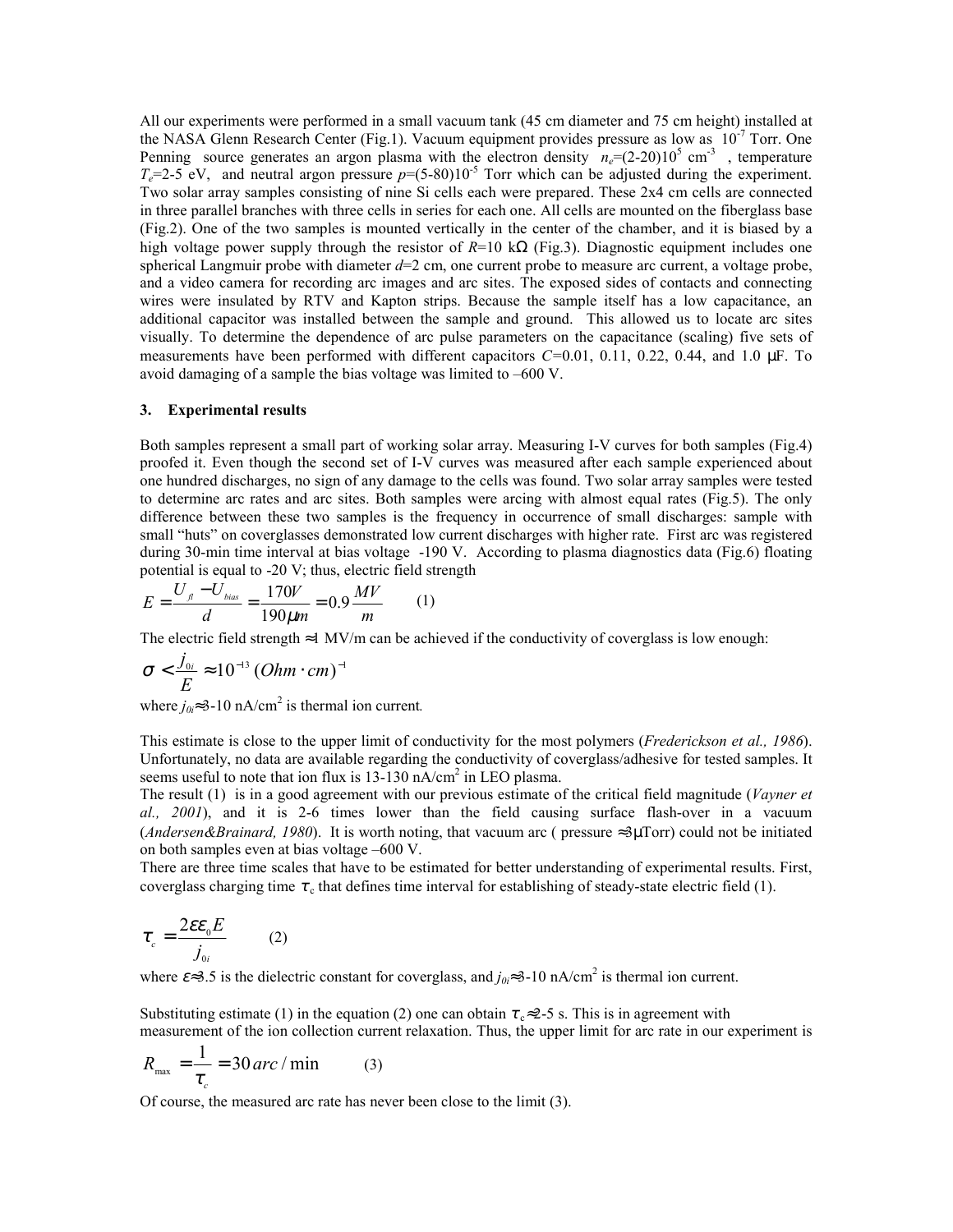Second, capacitor charging time  $\tau_e$  that defines time interval for recovering bias potential after each discharge:

$$
\tau_e = 3RC \tag{4}
$$

where  $R = 10$  kOhm is the resistance, and  $C \leq 1 \mu F$  is the additional capacitance.

This time interval is very short (less than 3 ms), and it is insignificant for the further analysis.

Third, the experiment time *T* that is time interval when measurements are performed with steady parameters (pressure, plasma density, and bias voltage). Due to the experimental conditions, this time varies from fifteen minutes (steady bias voltage) to several days (steady pressure and plasma density). It has to be taken into account when experimental results are used for the analysis of spacecraft solar array operation.

Arc rate depends not only on bias voltage but also on the neutral gas pressure also (Fig.7). This dependence has been found long time ago (*Ferguson, 1989*) but there is no satisfactory explanation yet. Three physical mechanisms can be suggested and tested: i) Paschen discharge in argon; ii) increasing adsorbed gas density due to increasing neutral molecules flux toward the dielectric surface; iii) increasing ion current collection due to specific features of Penning ( and Kaufman) plasma source operation. Vacuum chamber with sample installed was tested against Paschen discharge within the pressure range 50-200  $\mu$ Torr (parameter *pD*=(1.5-6)10<sup>-3</sup> Torr⋅cm) with absolutely negative result. This is not a surprise because Paschen minimum for argon is *pD*=1 Torr⋅cm (*Handbook, p.61*). According to mass-spectrometry data obtained earlier, partial pressures of  $H_2O$  and  $N_2$  reach 0.5-2  $\mu$ Torr which correspond to the molecular fluxes  $\approx 10^{13}$  1/cm<sup>2</sup>s. Unfortunately, the binding energy is not known but if we suggest that this energy is much higher than the surface temperature the only monolayer of adsorbed molecules can be created by this flux. Formation of the second and other layers is prevented by partial pressures that are much lower than saturation pressures for a room temperature. In addition, the mixtures of air components to the argon can not influence on arc inception because arc rate decreases considerably during a few hours after the beginning of an experiment (so called conditioning). However, arc rate returns to the almost initial value after the sample is exposed to the normal pressure for a few hours  $(0.67 \text{ arc/min at } -600 \text{ V}$  before exposure, and 0.67 arc/min at  $-400$  V after exposure). The last observation confirms the hypothesis of electron impact gas desorption as a mechanism for a discharge inception (*Pillai&Hackam*, *1982*). The increase of ion current collection with increasing pressure is confirmed and measured in the experiment (Fig. 8). Thus, arc rate increases with the increase of ion current collection as it is expected from the theoretical model of *Jongeward&Katz (1998).* It should be stressed that the question of providing high electron flux toward the dielectric surface is still not answered. According to *Pillai&Hackam* (*1982*), estimate for the threshold voltage is *Uth*≥2 kV which is about one order of magnitude higher than observed threshold. The further discussion of physical processes and theoretical simulations of arc inception mechanism could be continued after the calculation of field enhancement caused by plasma sheath and mirror charge. One more argument in favor of desorped molecular gas ionization mechanism comes up from the measurements of arc current pulse widths for different additional capacitances (Fig. 9). It can be shown that the pulse width depends on the capacitance as the following:

$$
\tau = \left(\frac{\gamma C U_{bias}}{\pi e}\right)^{1/2} \left(\frac{Am_p}{2kT_e}\right)^{3/4} (5)
$$

where  $\gamma = 10^{-7} T_e^{-1/2}$  cm<sup>3</sup>/s is the rate of dissociative recombination ( $T_e$  in eV),  $T_e$  is the electron temperature in the arc plasma, and *A* is the molecular mass of desorped molecules.

To compare experimental results (Fig.9) with theoretical calculation the equation (5) can be represented in the simple form (for water molecules *A*=18):

$$
\tau = 53C^{1/2}T_e^{-1} \,\mu s \qquad (6)
$$

where the capacitance is expressed in  $\mu$ F, and bias voltage is  $U_{bias}$ =500 V.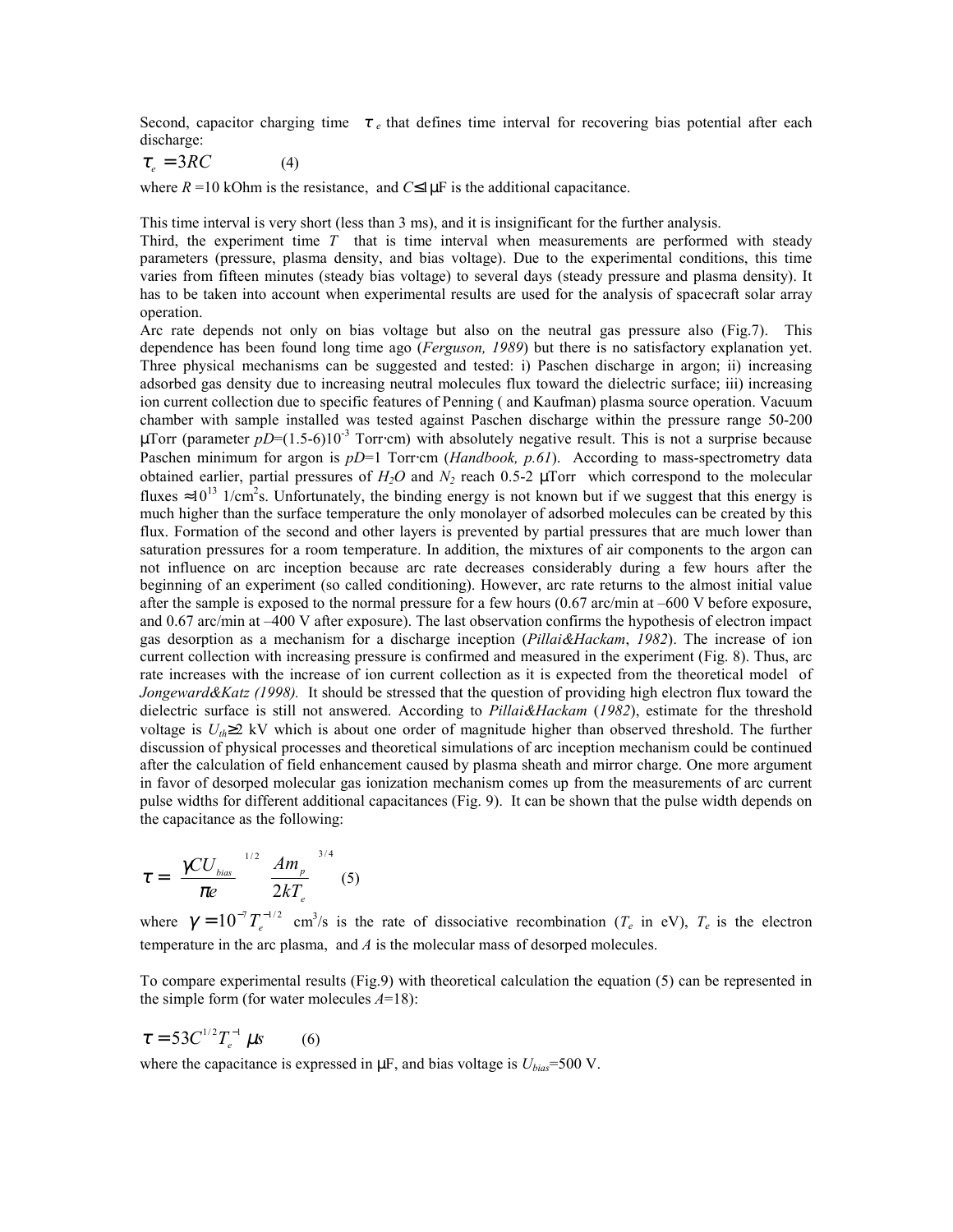It is seen that experimental measurements and estimate (6) are in a very good agreement if plasma temperature is  $T_e$ =4.5 eV that corresponds to the published data (*Handbook, p.109*).

It seems necessary to add a few words about the possibility of the sample contamination by the diffusion pump oil. Especially performed measurements demonstrated the following changes in arc rate: 0.13 arc/min at  $-230$  V at Feb. 13, and no arcing at  $-280$  V at Feb. 16 after the sample was kept in vacuum for over 70 hours. Thus, it can be concluded that oil contamination during the experiments does not influence on arc inception. Moreover, it is demonstrated that arc rate decreases considerably with increasing a time span when sample is kept under high vacuum: even for highest ion flux  $(p=140 \mu Torr)$  no arc is observed at bias voltage  $-320$  V after 168 hours in vacuum. Effect of conditioning exhibits itself also much more definitely: arc rate drops from 1.3 arc/min for initial seven minutes to 0.2 arc/min for the next ten minutes interval (under the same pressure and bias voltage  $-400$  V).

Snapover inception voltage is found to be close to the results obtained in previous experiments (*Ferguson et al., 1998; Vayner et al., 2000*). It is particularly important for a high-voltage solar array operating in LEO conditions where electron number density can reach  $(1-3)10^6$  cm<sup>-3</sup> (Fig. 10).

### **Conclusion**

Conventionally designed solar array generating voltage 250-300 V can be used as a power supply for a LEO spacecraft. Electrostatic discharges can be prevented if a special care is taken concerning outgassing of dielectric surfaces exposed to the space plasma.

## **References**

Anderson, R.A., and Brainard, J.P. "Mechanism of pulsed surface flashover involving electron-stimulated desorptionî, Journ.Appl.Phys.,1980, Vol.51, No.3, pp.1414-1421.

Cho, M., and Hastings, D.E. "Computer Particle Simulation on High-Voltage Solar Array Arcing Onset", Journal of Spacecraft and Rockets, 1993, Vol.30, No.2, p.189-205.

Ferguson, D.C. "Solar Array Arcing in Plasmas", NASA CP-3059, 1989, p.509.

Ferguson, D., Hillard, G., Snyder, D., and Grier, N. "The Inception of Snapover on Solar arrays: a Visualization Technique", AIAA Paper 98-1045, 1998

Frederickson, A.R., Cotts, D.B., Wall, J.A., and Bouquet, F.L. "Spacecraft Dielectric Material Properties and Spacecraft Charging", AIAA Publication, NY, 1986

Handbook of Vacuum Arc Science and Technology, Eds. R.L. Boxman, D.M. Sanders, and P.J. Martin. NP, New Jersey, USA, 1990.

Hastings, D.E., Weyl, G., and Kaufman, D. "Threshold Voltage for Arcing on Negatively Biased Solar Arrays", Journal of Spacecraft and Rockets, 1990, Vol.27, No.5, p.539-544.

Jongeward, G., and Katz, I. "Effect of Conduction and Ion Current on Solar Array Arc Thresholds", 6<sup>th</sup> Spacecraft Charging Technology Conference, Nov. 2-6, 1998, Air Force Res. Lab., Hanscom AFB, MA, USA, p.42.

Litvinov, E.A., Mesyats, G.A., and Proskurovsky, D.I. "Field Emission and Explosive Emissive Process in Vacuum Discharges", Uspekhi Phys. Nauk, 1983, Vol.139, No.2, p.265-302.

Mong, R., and Hastings, D.E. "Arc Mitigation on High Voltage Solar Arrays", Journal of Spacecraft and Rockets, 1994, Vol.31, No.4, p.684-690.

Parks, E.D., Jongeward, G., Katz, I., and Davis, V.A. "Threshold-Determing Mechanisms for Discharges in High Voltage Solar Arrays", Journal of Spacecraft and Rockets, 1987, Vol.24, No.4, p.367-371.

Pillai, A.S., and Hackam, R. "Surface Flashover of Solid Dielectric in Vacuum", Journ. Of Applied Phys., 1982, Vol.53, No.4, p.2983-2987

Stevens, N.J. "Environmental Interactions with Biased Spacecraft Surfaces", in: Space Systems and Their Interaction with Earth's Space Environment, NY University, NY, 1980, p.455-472

Vayner, B., Galofaro, J., Ferguson, D., De Groot, W., Thomson, C., Dennison, J., and Davies, R. "The Conductor-Dielectric Junctions in a Low Density Plasmaî, 1999, NASA/TM 209408, 22pp.(AIAA Paper 2000-0871)

Vayner B., Galofaro J., Ferguson D., Degroot W., and Vayner L. **ì**Arcing Onset on a Solar Array Immersed in a Low-Density Plasma" 39th Aerospace Sciences Meeting & Exhibit

January 8-11, 2001/Reno, NV (AIAA Paper 2001-0400)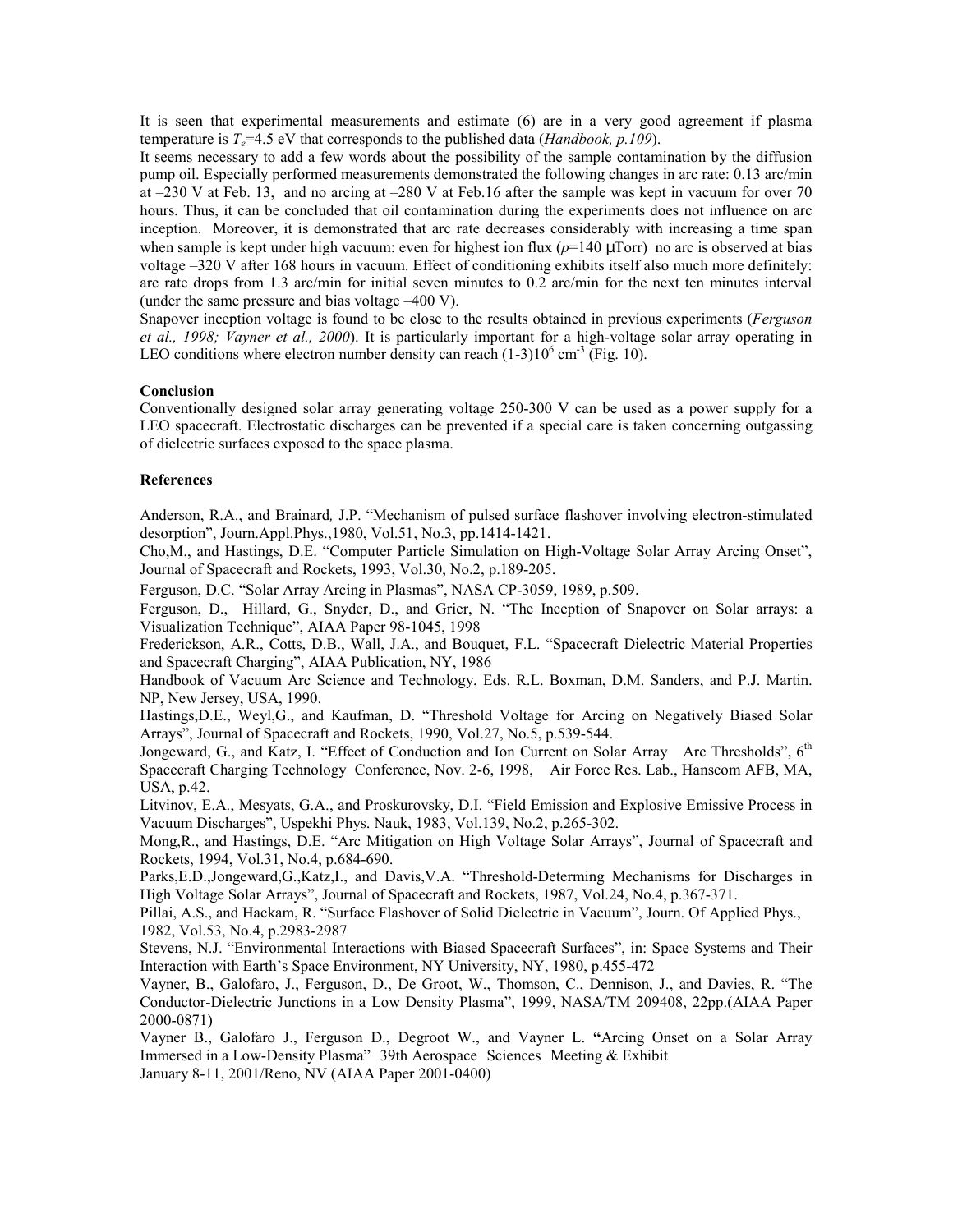

**Fig.1. Small vacuum chamber is shown with sample installed**





**Fig.2. Solar array sample is shown arcing in chamber(top). Size of the sample is also demonstrated (bottom).** 



**Fig.3. Circuitry diagram for the experiment.** 



**Fig.4. I-V curves are almost identical for both samples as before as after arcing.** 

.